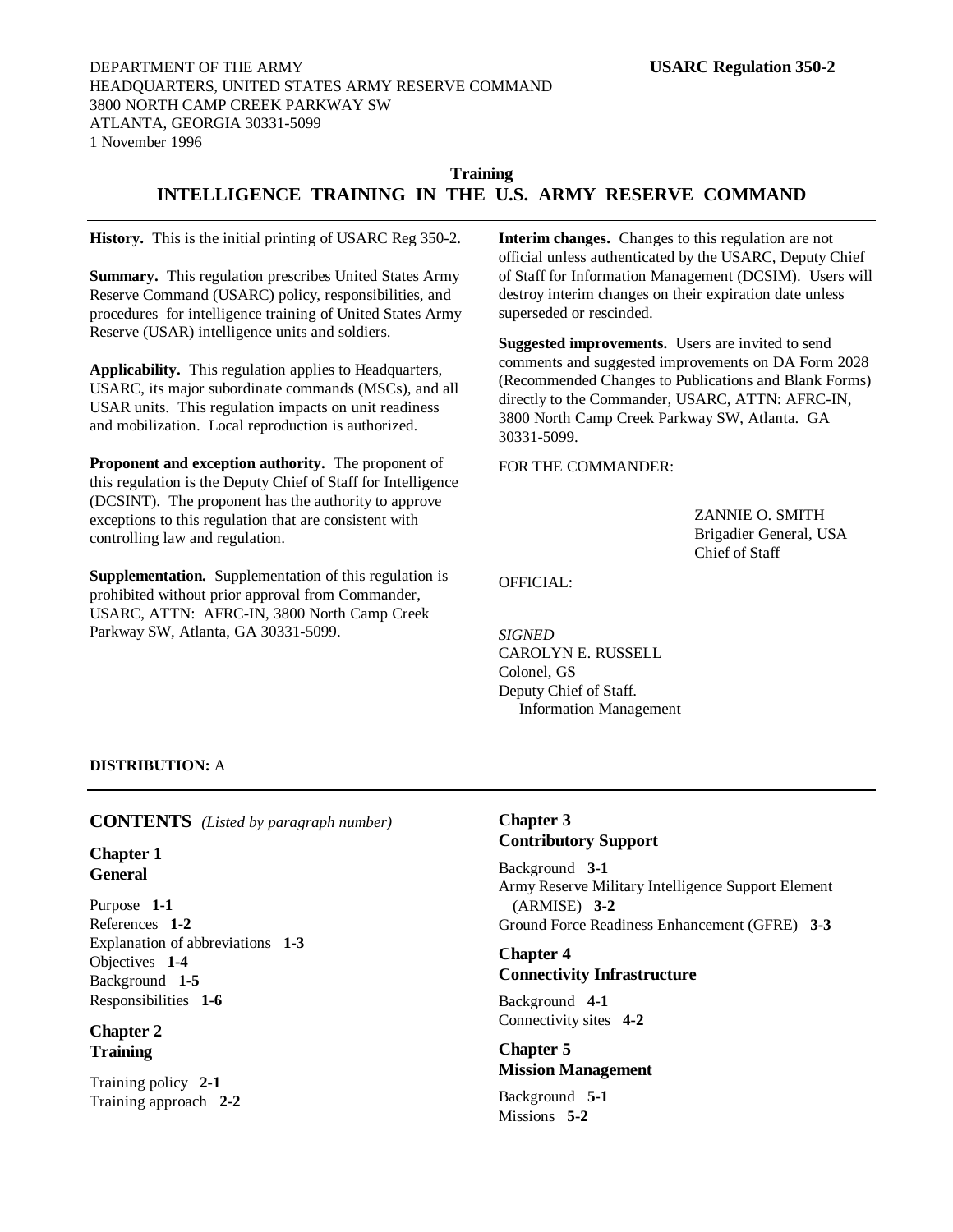## **Chapter 6 Training and Operations Plan (TOP)**

Background **6-1** Preparation of the TOP **6-2**

## **Chapter 7 Training Calendars, Plans, and Funding**

Required Individual Training Plan **7-1** Annual Training (AT) Plan **7-2** Yearly Training Calendar (YTC) **7-3** Five-Year Training Calendar **7-4** ARISC Support Plan **7-5** Intelligence funding **7-6**

**Chapter 8 Army Reserve Intelligence Support Center (ARISC)**

Purpose **8-1** Mission **8-2**

# **Chapter 1 General**

## **1-1. Purpose**

This regulation establishes training goals, objectives, and tasks for USARC military intelligence (MI) units and staffs. It also promotes standardized training for USARC MI units and intelligence staffs, and provides guidance for the conduct of Contributory Support. See ARs 350-1 and 350-41, FORSCOM Reg 350-2, and the FM 25-series publications.

## **1-2. References**

Required and related publications are listed in appendix A.

## **1-3. Explanation of abbreviations**

Abbreviations used in this regulation are explained in the glossary.

### **1-4. Objectives**

a. To ensure that USARC MI units, intelligence staffs, and soldiers are qualified to perform intelligence missions and individual duties throughout the total spectrum of conflict from peacetime to operations other-than-war (OOTW) to full scale war**.**

b. To prescribe procedures for the use of intelligence training assets.

## **1-5. Background**

Good intelligence is a force multiplier that is critical for the prevention of conflicts and the successful resolution of military operations. With the end of the Cold War and its relatively predictable and focused threats, timely and accurate intelligence has assumed even greater importance. Areas and events having an impact on United States national security interests have greatly multiplied in terms of numbers of targets. types of intelligence to be produced,

Goals **8-3** Responsibilities **8-4** Priorities **8-5** ARISC training management cycle **8-6** General qualifications for ARISC training **8-7** Training requirements and opportunities **8-8** Orders and duty status **8-9** Attendance Scheduling **8-10** Training Review Boards (TRBs) and procedures **8-11** Annual training, language maintenance, and other uses **8-12** Unit ARISC program management **8-13**

## **Chapter 9 Language Training**

Goals and standards **9-1** Responsibilities **9-2**

## **Appendix A**

References

and the means of developing that intelligence. These factors are occurring at a time of increased peacetime commitments and significantly reduced forces. U.S. Army Reserve (USAR) elements and soldiers are significant resources that must assume a greater role in satisfying peacetime intelligence requirements. Focusing in peacetime on critical intelligence tasks and skills, together with Contributory Support, develops and sustains readiness while meeting critical peacetime intelligence requirements.

## **1-6. Responsibilities**

a. Department of the Army (DA) DAMI provides overall guidance and direction in all matters related to MI training and language requirements.

b. WARTRACEs--

(1) Approve affiliated USAR MI unit Mission Essential Tasks List (METL).

(2) Provide training assistance and opportunities.

(3) Coordinate intelligence collection and production requirements for WARTRACE-affiliated USAR MI units and staff sections.

c. U.S. Army Forces Command (FORSCOM).

(1) Director of Operations establishes Reserve Component (RC) training policies and provides staff supervision of United States Army Reserve Force School Program.

(2) Director of Intelligence establishes FORSCOM language training policies and provides staff supervision of the FORSCOM Language Program (FLP).

d. Army Reserve Military Intelligence Support Element (ARMISE) coordinates, tracks. and resources U.S. Army Reserve Intelligence Contributory Support to Active Component (AC) and national level intelligence organizations.

e. Commander, USARC will--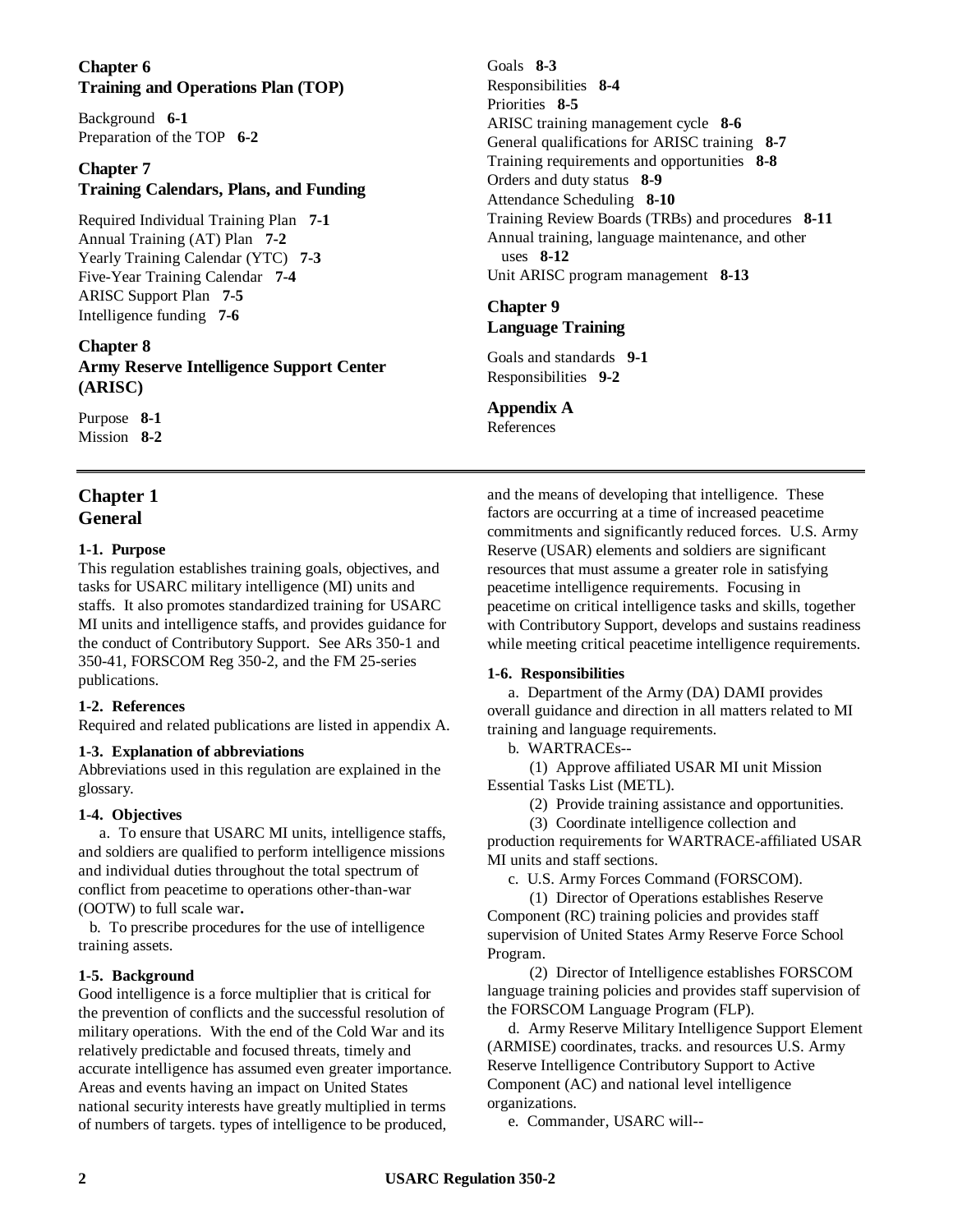(1) Ensure the readiness of USAR forces to meet pre-mobilization proficiency goals.

(2) Plan, program, and budget for the execution of USAR training in the USARC major subordinate commands (MSC).

f. USARC Deputy Chief of Staff for Intelligence (DCSINT) will--

(1) Provide management, direction, and oversight for the Army Reserve Intelligence Support Centers (ARISCs), Army Reserve Military Intelligence Support Element (ARMISE), Reserve Forces Intelligence School (RFIS), MI training funding, Contributory Support, MI training, Ground Force Readiness Enhancement (GFRE), security policies and programs, and the Military Intelligence Augmentation Detachment (MIAD).

(2) Attend policy and oversight boards, publish training guidance, and coordinate with subordinate intelligence units.

g. USARC Deputy Chief of Staff for Operations (DCSOPS) will provide operational guidance and requirements to the USARC DCSINT.

h. Regional Support Commands (RSCs) will--

(1) Provide base operations and publish orders for MI units and facilities within their geographic regions.

(2) Receive, account for, and execute MI funding and provide timely reporting to the USARC DCSINT.

(3) Maintain functional staff liaison with the USARC DCSINT staff.

i. Army Reserve Intelligence Support Centers (ARISCs) will--

(1) Provide secure facilities with sensitive compartmented information facilities (SCIFs), and facilitators for the enhancement and refresher training of MI hard-skilled USARC soldiers.

(2) Facilitate Contributory Support efforts.

j. The First and Fifth Continental United States Armies (CONUSAs) ensures that adequate training resources are identified and provided to USAR Military Intelligence (MI) units and intelligence staff sections.

## **Chapter 2 Training**

#### **2-1. Training policy**

Leaders and soldiers must be technically and tactically proficient. Commanders will concentrate on military occupational specialty (MOS) qualification, language proficiency and sustainment of skills. Soldiers requiring remedial training to perform at their skill level will be enrolled in the appropriate training.

#### **2-2**. **Training approach**

a. *General.* The MOS skills in Career Management Fields (CMFs) 33, 96 and 98 are highly perishable. Their acquisition and sustainment place heavy demands on soldiers and available training resources. Training priorities must reflect the commitment of resources needed to sustain critical skills at levels consistent with post-mobilization plans for USARC MI units. The MI

units must sustain a readiness level such that training required in advance of deployment can be completed during the scheduled time available between mobilization and deployment. A maximum of 4 years after MI unit activation is allowed to reach this goal. All echelons will use the following priorities in planning the training program.

b. *Priority One.* Area of concentration (AOC)/MOS qualification/Duty MOS Qualification (DMOSQ), to include foreign language, of all unit personnel within 4 years of unit activation or individual accession into the unit (based on the availability of school quotas and funds). This timetable will be strictly enforced by the chain of command. The noncommissioned officers (NCOs) and officers must also develop knowledge and understanding of doctrine, organization, equipment, and employment of assets and personnel. Individuals will either become AOC/MOS and language qualified within this time frame or be removed from the position in accordance with AR 135-382. The USARC goal for DMOSQ of all RC soldiers is 85 percent. Each unit will ensure that at least 65 percent are duty MOS qualified within 3 years to facilitate collective training.

c. *Priority Two.* Sustainment training on critical intelligence systems and data bases necessary for the conduct of peacetime Contributory Support and/or post mobilization missions, as determined by the WARTRACE or gaining command. This may be accomplished through a variety of methods, including formal courses, mobile training teams (MTTs), training at ARISCs or in-unit training. The MI hard-skill soldiers will attend training at their regional ARISC a minimum of 24 Unit Training Assemblies (UTAs) per training year. The USARC MI unit's Training and Operations Plan (TOP) and/or Mission Essential Tasks List (METL) will identify the necessary systems and levels of proficiency.

d. *Priority Three.* Contributory Support missions. Contributory Support is that support provided by USARC MI units and soldiers to AC warfighters and national level agencies that materially contributes to their intelligence requirements, operations, or databases. This is to be the primary activity during inactive duty training (IDT)**,** annual training (AT), and active duty for training (ADT) for USARC MI units and soldiers who have met minimum DMOSQ, foreign language proficiency, and intelligence systems qualification requirements. Soldiers who have not attained this level may participate in limited Contributory Support missions with their unit to the extent that is feasible. This participation will not delay attainment of higher priority individual training requirements. Soldiers not duty MOS qualified, including foreign language proficiency, will not participate in individual Contributory Support missions.

e. *Priority Four.* Essential pre-mobilization intelligence and/or METL tasks. These are critical collective and individual training tasks that cannot be satisfactorily accomplished through Contributory Support and cannot be accomplished during scheduled training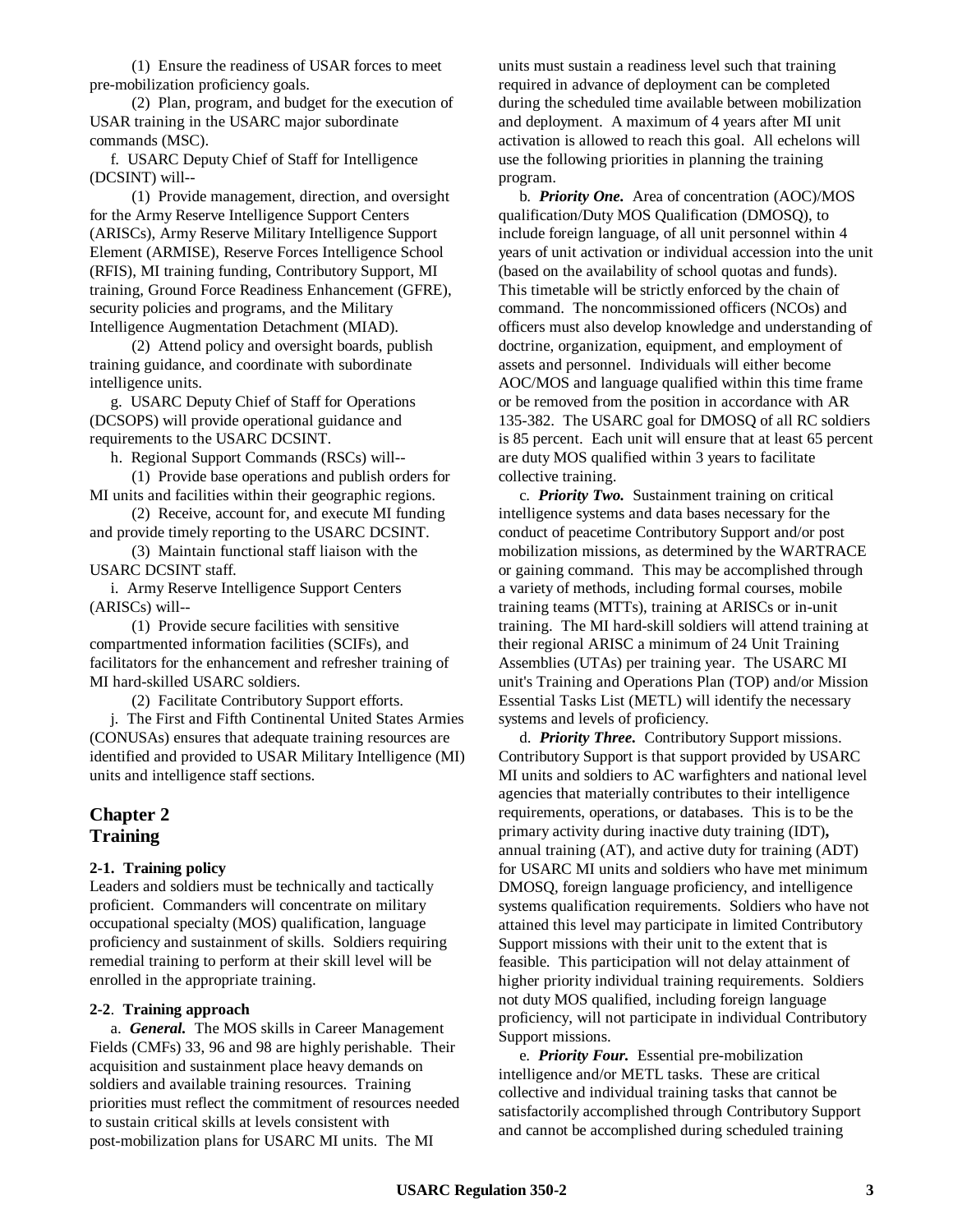between mobilization and deployment. The USARC MI unit commander will determine these tasks based on WARTRACE guidance.

f. *Priority Five.* Participation in Overseas Deployment Training (ODT) or in support of field training exercises of supported AC organizations. When such training is in direct support of the WARTRACE, it will be considered Contributory Support. Such ODTs and exercises should be reflected in the unit's TOP. Non-WARTRACE requests for support will be submitted through and approved by the USARC MI unit's RSC.

g. *Priority Six.* All other training requirements and tasks that are not essential for the conduct of Contributory Support, or other requirements not mentioned in Priorities One through Five.

### **Chapter 3 Contributory Support**

### **3-1. Background**

Consistent with the above training priorities, the centerpiece of USARC MI training is Contributory Support. Contributory Support is the support provided by USAR MI units or soldiers to satisfy the intelligence requirements of AC warfighters and national level agencies through direct or indirect involvement in operations or exercises.

a. Purpose. The purpose of Contributory Support is to increase the wartime intelligence readiness of the Reserve Component (RC) by supporting AC and national level intelligence requirements.

b. Conduct of Contributory Support. Contributory Support, geared to wartime readiness, is the primary activity of all USARC MI units and soldiers during IDT and AT periods. The ARMISE will evaluate other training and activities not related to Contributory Support to determine what can be eliminated or deferred to post mobilization training.

c. Unit versus individual Contributory Support. Contributory Support can be accomplished by MI units or individual soldiers. The emphasis for units is to conduct collective training either as units or as teams. This supports the primary purpose of readiness by improving collective capabilities and unit cohesion, as well as individual skills.

d. Flexible drilling and funding. Within regulations, unit commanders and mission managers will use maximum flexibility in scheduling duty and in the use of funding to accomplish Contributory Support missions. Elements providing administrative support to MI units and soldiers conducting Contributory Support will streamline personnel accounting and scheduling procedures. Administrative and logistical support will be the responsibility of the Contributory Support customer whenever possible.

#### **3-2. Army Reserve Military Intelligence Support Element (ARMISE)**

The Army Reserve Military Intelligence Support Element (ARMISE) is the intelligence operations management cell within the USARC DCSINT. The ARMISE is responsible for the overall coordination of Contributory Support by USAR MI units and soldiers through resource management, project oversight and requirements processing.

a. The ARMISE will--

(1) Serve as the single point of entry to the USAR MI force for Contributory Support requests other than WARTRACE. Primarily, these requests come to the ARMISE from AC units and national level agencies. The ARMISE will validate and prioritize requests for support with known USAR MI capabilities. The ARISC will provide detailed information and coordination.

(2) Maintain broad oversight of the Contributory Support process in the USAR.

(3) Prioritize and allocate funding and manpower for Contributory Support projects through participation in intelligence funding allocation processes.

(a) GDIP. The ARMISE will coordinate execution of projects approved by the Production Resource Allocation Board (PRAB) for GDIP funding.

(b) DIRP. As part of the DIRP Working Group, the ARMISE will review, prioritize, and allocate funding and manpower for DIRP funding, as well as coordinate execution of approved projects.

(4) Assist in resource management and leveraging of USAR MI capabilities throughout CONUS, including troop program unit (TPU), Individual Mobilization Augmentee (IMA), and Individual Ready Reserve (IRR) soldiers.

(5) Allocate critical resources to time-sensitive requirements.

(6) Review and report the Contributory Support effort annually.

(7) Determine the "Value Added" of completed Contributory Support projects to both the RC unit or soldier and the AC or national level customer.

b. ARMISE relationships. The ARMISE exercises no direct authority over the five ARISC or the USAR MI force in general. It does, however, provide information and recommendations to the USARC DCSINT directly, which may influence guidance to subordinate commands and units. The ARMISE may undertake special projects at the direction and authority of the USARC DCSINT.

c. Clearinghouse role. The ARMISE provides coordination and oversight of Contributory Support missions by the USAR MI force. The majority of the coordination occurs at the local level, with USAR MI units working directly with their WARTRACE counterparts. The supporting ARISCs are heavily involved in supporting these missions, tracking activity and capability within their regions, and coordinating with local units to support Contributory Support missions.

### **3-3. Ground Force Readiness Enhancement (GFRE)**

a. The GFRE plan is a new FORSCOM development between the AC and the RC. The partnership provides AC and RC TDA units that will significantly improve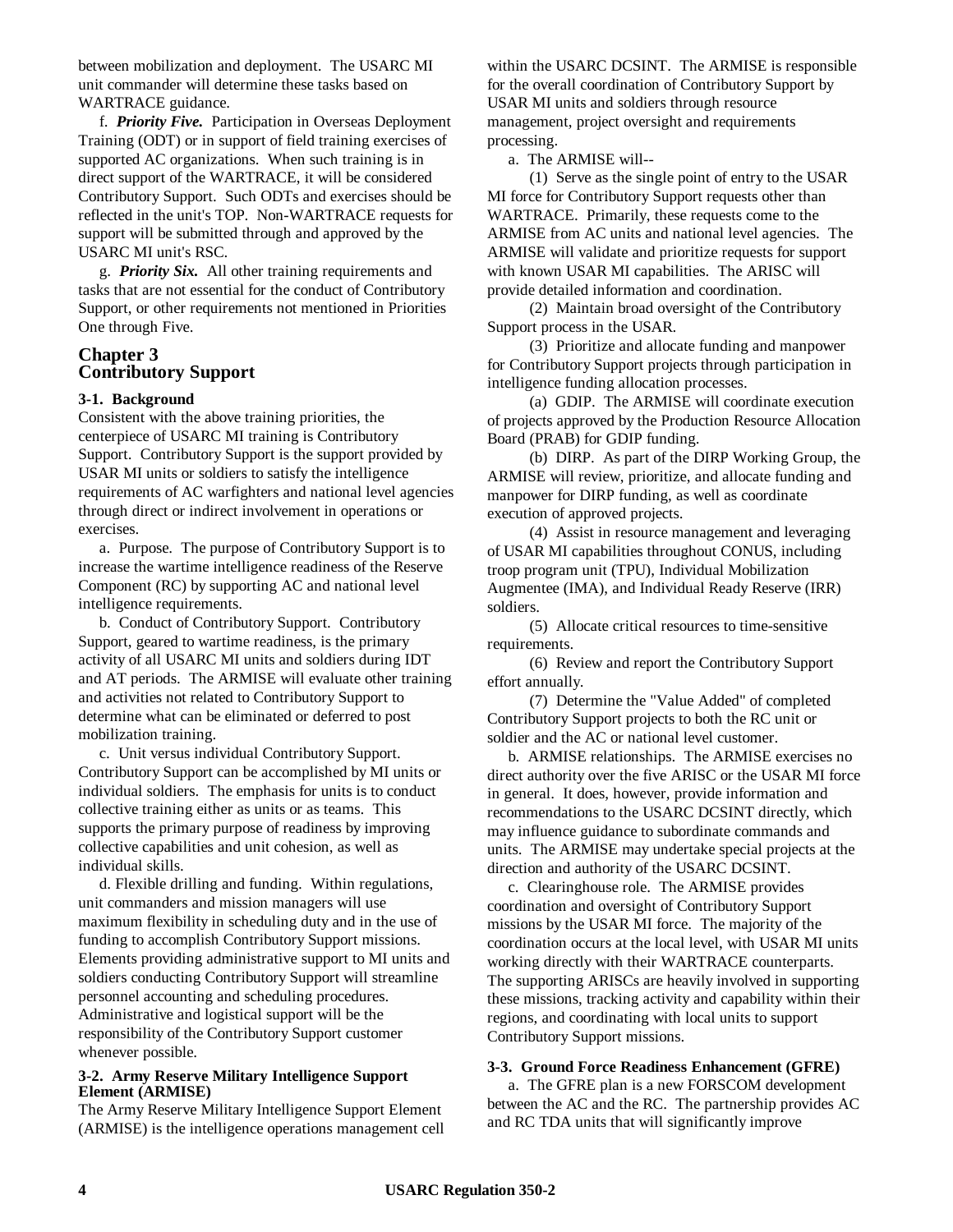pre-mobilization training and provide a structure for post-mobilization collective training.

b. Each ARISC will be provided Title 11 (AC) soldiers who are responsible for providing training assistance and evaluation to all MI RC modification table of organization and equipment (MTOE) units for small unit collective training (LANES), and computer-assisted command and staff training of units associated within each ARISC's regional area. Additional information concerning the GFRE program will be provided upon completion of the FORSCOM concept plan and/or regulation.

c. ARISC sites and telephone numbers:

(1) Northeast (NE) ARISC - Fort Dix, NJ, Commercial (609) 562-3044, DSN 944-3044, (800) 756-7608.

(2) North central (NC) ARISC - Fort Sheridan, IL, Commercial (847) 266-2604, DSN 459-2604, (800) 324-5864.

(3) Southeast (SE) ARISC - Fort Gillem. GA, Commercial (404) 362-3169, DSN 797-3169, (800) 873-0490.

(4) Southwest (SW) ARISC - Camp Bullis, TX, Commercial (210) 221-7549, DSN 471-7549, (800) 595-4234.

(5) West (W) ARISC - Camp Parks, CA, Commercial (510) 551-4601.

# **Chapter 4 Connectivity Infrastructure**

#### **4-1. Background**

Connectivity Infrastructure is the network of intelligence training and operations sites located throughout the country, tied together electronically by sophisticated intelligence and communication systems. The Reserve Connectivity Execution Plan (directed through the Defense Intelligence Agency's (DIA) Joint Reserve Intelligence Integration Project (JRIIP) office) fields Joint Worldwide Intelligence Communications Systems (JWICS) to 28 sites to support Reserve Intelligence. These sites are existing centers of intelligence activity by Reserves from all services. They include Army AC intelligence facilities. the five ARISCs, and RC and AC intelligence facilities from other services. This connectivity infrastructure will allow USAR units and soldiers to conduct Contributory Support missions with state-of-the-art communications.

#### **4-2. Connectivity sites**

- a. The current 28 connectivity sites are:
	- (1) NC ARISC-FT Sherdian, IL
	- (2) NE ARISC-FT Dix, NJ
	- (3) NE ARISC-FT Gillem, GA
	- (4) SW ARISC-Camp Bullis, TX
	- (5) W ARISC-Camp Parks, CA
	- (6) Ft Lewis, WA
	- (7) Denver, CO
	- (8) Draper, UT
	- (9) Phoenix, AZ
	- (10) Minneapolis, MN

(11) Pittsburgh, PA (12) Dallas, TX (13) New Orleans**,** LA (14) Ft Campbell, KY (15) Memphis, TN (16) Detroit, MI (17) Columbus, OH (18) Jacksonville, FL (19) Willow Grove, PA (20) South Weymouth, MA (21) Ft Devens, MA (22) Little Rock, AR (23) Camp Pendleton, CA (24) Norfolk, VA (25) Quantico, VA (26) Whidbey Island, WA (27) Orlando, FL (28) Birmingham, AL

b. The above sites comprise the current list of total approved sites at publication time.

## **Chapter 5 Mission Management**

### **5-1 Background**

Mission management includes the procedures for passing specific Contributory Support requests and requirements to the USARC MI force and the conduct of specific missions.

#### **5-2 Missions**

a. Requests versus requirements. Contributory Support missions originate as intelligence requirements of Warfighters and national level agencies. Prior to mobilization, the USARC MI belongs to the USARC chain of command and as such, cannot be tasked in a strict sense to do specific Contributory Support missions. Such support must be initially requested, with the final decision to accept the mission resting with the USARC unit commander or soldier in the case of IMAs and IRRs. This, however, should not imply a voluntary system of Contributory Support by USARC units and soldiers. In the case of direct support (DS) missions, the only question will be feasibility. The DS relationship implies a state of obligatory cooperation where even though the USARC unit or soldiers are not officially assigned to their WARTRACE, they are ordered by their USARC chain of command to accept missions and respond to taskings and guidance from the WARTRACE to the limit of their capability and with USARC guidance and regulations. The USARC MI units and soldiers have more leeway in accepting or declining mutual support (MS) missions, particularly if that would impact on their support to the WARTRACE. In the case of GS missions, any obligatory cooperation between the USARC unit or soldiers and the AC requester is limited to the specific mission.

b. Mission validation. When the ARMISE receives a request for Contributory Support, the first step is to validate the request. This validation is in terms of being necessary to meet the requester's requirements. Beyond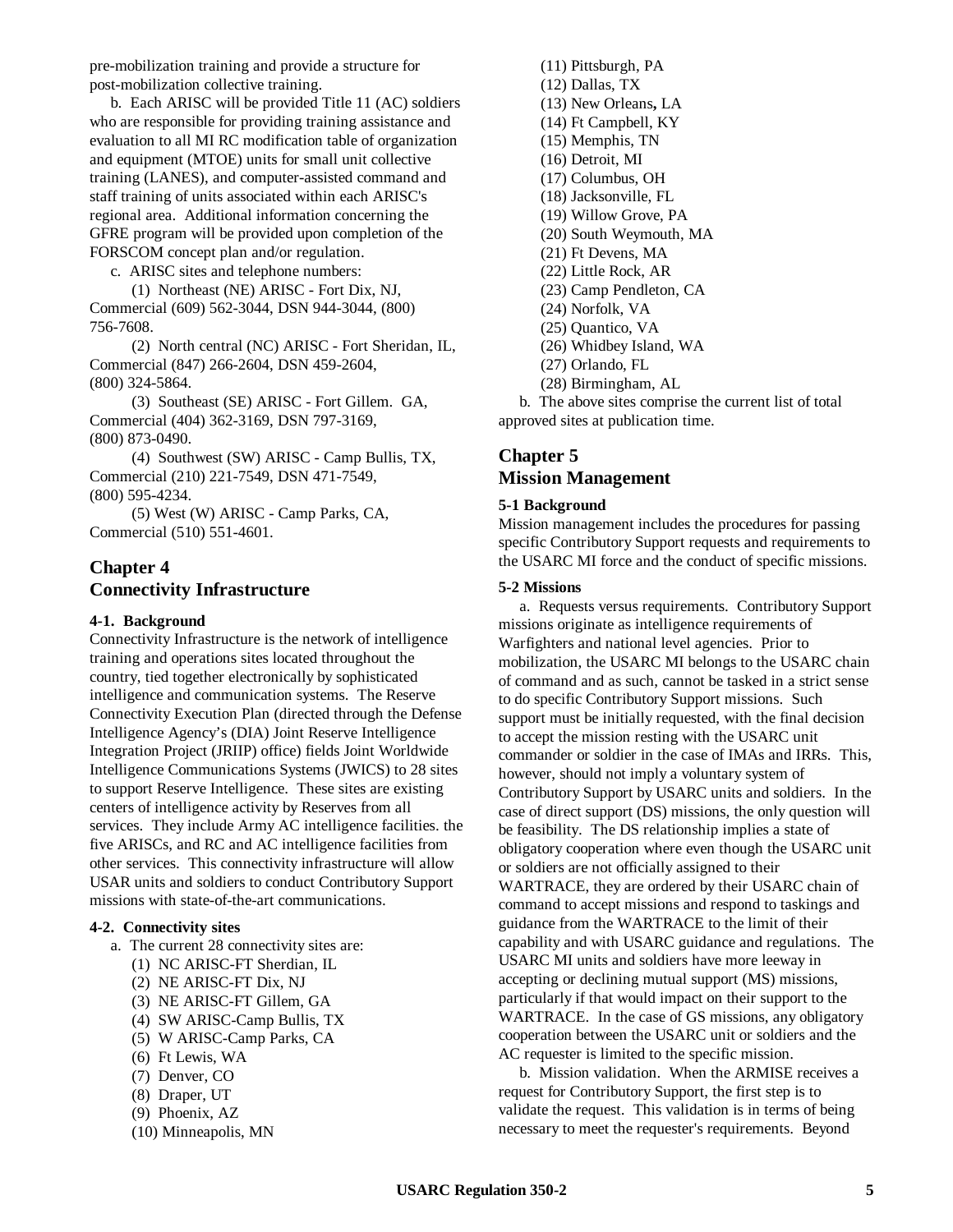identification of obvious duplications of effort, USARC validation is based on two considerations:

(1) Is the mission feasible in terms of USARC unit soldier capabilities? This is based upon the time sensitivity of the mission, necessary resources, and possible conflicts with other requirements and commitments.

(2) Does the mission support wartime readiness? While it is not necessary that all Contributory Support missions have a direct linkage to wartime readiness, that is the first priority and should be considered before accepting a mission. Where a choice exists, missions that offer a direct benefit to wartime readiness should be accepted before any others.

c. Direct support (DS) missions. Requests for Contributory Support from a Warfighter or national agency to their DS unit, go directly to that unit, with information to the ARISC and USARC chain of command. The USARC MI unit is responsible for gaining permission from the USAR chain of command to conduct the mission. Feasible missions disapproved by the USARC chain of command will be reported to the ARISC. The ARISC will forward information to the USARC DCSINT for resolution.

d. Mutual support (MS) missions. Requests for Contributory Support from other than WARTRACE or DS organizations are directed to the ARMISE. The ARMISE will initially screen the requests for feasibility and suitability, and determine the appropriate USARC assets for the mission. The ARMISE will work closely with the ARISCs, who will have more detailed knowledge of the assets and activities in their regions.

e. Quality control. In all missions, the AC requester determines the standard for a satisfactory product and applies quality control. The unit and supporting ARISC will apply reasonable quality control and review at the local level. The AC requester must provide adequate resources and guidance, intermediate review, corrections, and timely feedback upon completion of the mission. All Contributory Support missions must include formal feedback upon completion.

# **Chapter 6 Training and Operations Plan (TOP)**

#### **6-1. Background**

In order to successfully meet readiness and peacetime intelligence support requirements with limited resources, USARC MI units must integrate the various aspects of traditional individual and unit training, with Contributory Support missions, access to the necessary intelligence facilities, and systems and additional funding.

#### **6-2. Preparation of the TOP**

a. The TOP is based on the normal training year (TY). The USARC MI unit receives its missions and guidance from the WARTRACE and peacetime chain of command, then coordinates with the supporting ARISC for the necessary support. Where conflicts exist, the ARISC will assist in their resolution.

b. The preparation of the TOP is accomplished through the following cycle:

(1) April-June: The USARC MI unit receives mission guidance from the WARTRACE, including major Contributory Support missions. Other readiness guidance is provided by the peacetime chain of command.

(2) June-July: The USARC MI unit commander and/or key personnel meet with the supporting ARISC staff. At that time, facilities. systems, facilitators and other resource requirements needed to accomplish the training and Contributory Support missions are identified and programmed. The TOP is prepared at that time by the USARC MI unit, with the assistance of the ARISC staff. The USARC MI unit commander and ARISC commander sign the TOP. The TOP is approved by the WARTRACE and the peacetime chain of command.

(3) July-August. The TOP is forwarded by the MI unit to the WARTRACE and RSC for review and approval.

(4) September. USAR MI units make the final preparation for execution of the approved TOP and provide copies of approved TOPs to the ARISC.

(5) Results of the TOP process are loaded in the USARC Unit Training Support Plan (UTSP) system by the USARC DCSOPS.

#### **6-3. Elements of the TOP**

The TOP contains long- and short-range elements. Where the TOP calls for a document or information already in existence, an unmodified copy of the original document may be used, providing it contains the necessary information. The intent is to ensure a complete integration of Contributory Support and other training and support requirements in a coherent, executable plan. The following make up the TOP:

a. Unit METL. The approved or working METL will be based on the WARTRACE's guidance. It should include guidance and estimates on available training between mobilization and deployment.

b. Contributory Support Missions. The WARTRACE provides guidance on the motor Contributory Support mission(s) they want the USARC MI unit to accomplish. More detailed classified information and guidance may also be provided. As a minimum, the mission guidance should contain--

(1) Title. A clear and concise description of the project.

(2) Purpose or Objective. Describe the goal(s) of the project. When more than one project or mission is given, the WARTRACE will prioritize them.

(3) Scope. Clearly delineated limits of the project.

(4) Time Frame. Specific time limits of the project.

(5) Desired Outcome. Factors and results which define a successful project.

(6) Priority Intelligence Requirements. All missions or projects will be in support of WARTRACE or national agencies. The TOP will state the requirements to be supported.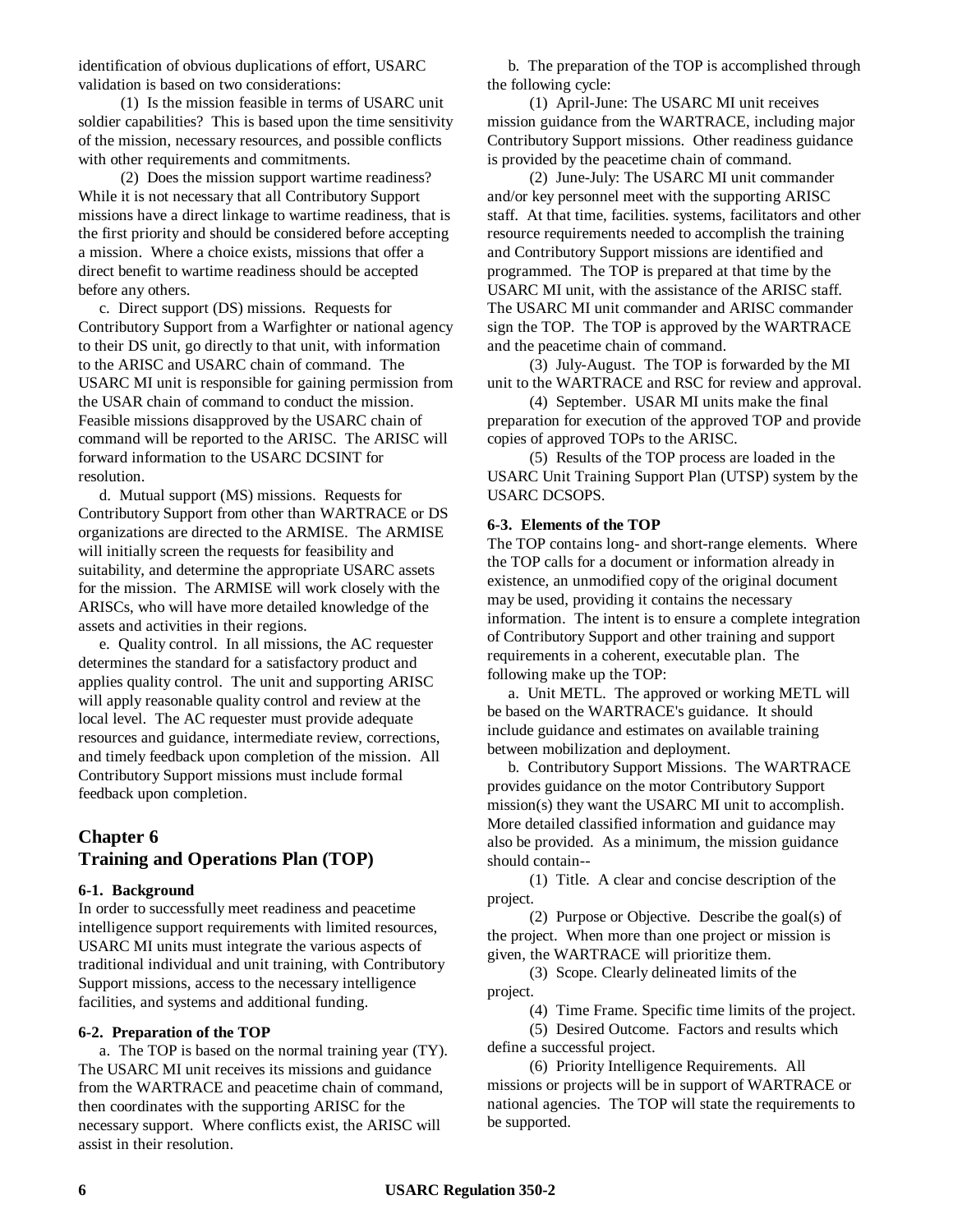(7) Support Provided by the Requester. List support to be provided by the Requester, including facilities. technical assistance. access to data bases and requests for additional funding.

(8) Anticipated Method of Accomplishing the Mission. Define how the mission is to be accomplished and in what status.

(9) Intelligence Systems Required. Identify anticipated intelligence systems and/or data bases necessary for the mission or period.

## **Chapter 7 Training Calendars, Plans, and Funding**

### **7-1. Required Individual Training Plan**

Identify all soldiers requiring training to become duty MOS qualified or attain minimum foreign language proficiency, and develop the plan for accomplishment of same.

### **7-2. Annual Training (AT) Plan**

The Annual Training Plan is critical, as it is the only extended training period that the unit commander can depend on in advance of the training year. The Annual Training Plan should list each unit soldier and activity.

### **7-3. Yearly Training Calendar (YTC)**

The YTC will contain IDT dates, unit or major element AT and critical exercises or other events.

### **7-4. Five-Year Training Calendar**

Identify major training events, exercises, missions, activations and inactivations, and other significant events.

### **7-5. ARISC Support Plan**

Identify the support to be provided by the ARISC and the schedule.

## **7-6. Intelligence funding**

Identify the funding requirements for the planned training. Identify the potential sources of the required funding, to include unit, RSC, USARC, national agencies, and Warfighters.

# **Chapter 8**

# **Army Reserve Intelligence Support Center (ARISC)**

## **8-1. Purpose**

This chapter provides policies, procedures, and goals for ARISC operations.

## **8-2. Mission**

The ARISC mission is to sustain and improve the readiness of USAR MI soldiers and units to perform individual and collective tasks through a training program supporting unit METLs and MI skills directly related to battlefield success.

### **8-3. Goals**

a. Sustain and enhance highly perishable MI technical skills through a training program in which peacetime missions mirror wartime requirements.

b. Provide training opportunities in battle-focused, performance-oriented training environments of MI units and their soldiers, creating such environments through Contributory Support (peacetime support to the warfighters), situational training exercises (e.g. G2 Workstation**),** live environment training (Readiness Training (REDTRAIN) LET), and General Defense Intelligence Program (GDIP) and Defense Intelligence Reserve Program (DIRP) assignments.

c. Provide a Sensitive Compartmented Information Facility (SCIF) for compartmented MI training requirements.

d. Provide a resource to the Commander in Chief and AC intelligence elements by using Contributory Support as training to sustain the MI skills of soldiers and units.

e. Provide critical resources to the USAR MI unit commander to meet his/her training responsibilities.

### **8-4. Responsibilities**

a. The USARC DCSINT will--

(1) Exercise staff supervision and command and control of the ARISCs.

(2) Approve and manage all intelligence training and operations at the ARISCs, ensuring relevance to unit WARTRACE and METL requirements and objectives, as well as compliance with TRADOC and FORSCOM policies and guidance.

(3) Review actual RC MI TPU use of the ARISC against Unit Training Support Plans (UTSP). Develop statistical data on ARISC training execution for inclusion in the USARC Comparative Charts.

(4) Provide policy and guidance for MSC utilization of ARISC programs.

(5) Ensure that resource requirements for TPU use of ARISCs are included in Tactical Intelligence REDTRAIN plans and Command Operating Budget (COB) submissions.

(6) Ensure that ARISCs perform the Training Review Board (TRB) process.

(7) Review TRB after action reports (AARs) and associated UTSPs.

b. The USARC Deputy Chief of Staff, Personnel (DCSPER) will--

(1) Coordinate all ARISC tasking through the DCSINT.

(2) Provide appropriate assistance and guidance to the ARISCs through the DCSINT.

(3) Provide staff support for personnel and administration of Active Guard and Reserve (AGR) soldiers assigned to the ARISC, in accordance with AR 135-18 and 140-30.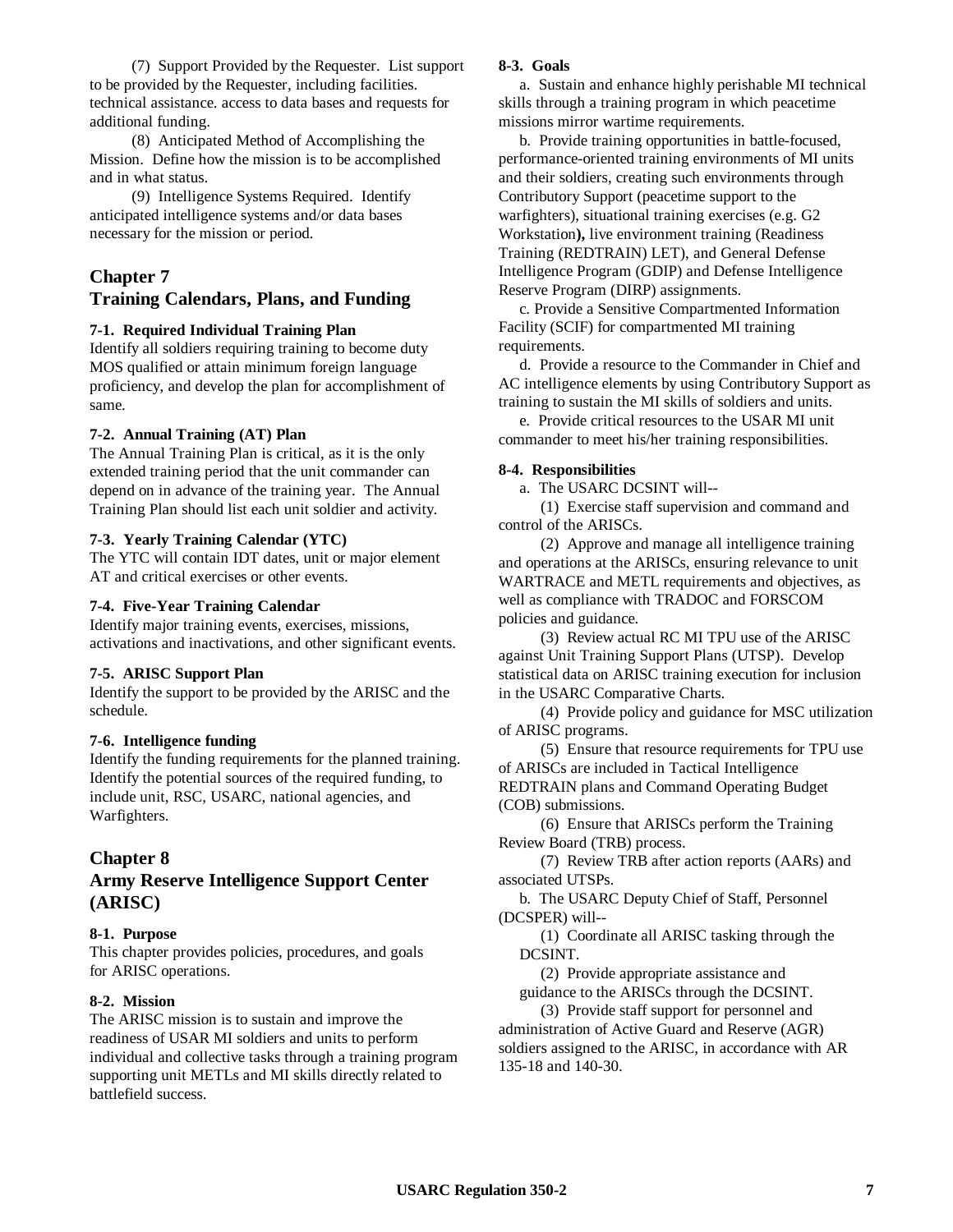(4) Coordinate ARISC staff replacements with the Commander, ARPERCEN, ATTN: ARPC-AR, and the USARC DCSINT.

c. The USARC Deputy Chief of Staff for Operations (DCSOPS) will--

(1) Coordinate all ARISC tasking through the DCSINT.

(2) Provide appropriate assistance and guidance to the ARISCs through the DCSINT.

(3) Exercise staff responsibility for the content of training conducted at or by the ARISCs as part of DCSOPS responsibility for all RC training.

(4) Coordinate general training issues, policy, or guidance through the DCSINT.

d. The USARC Deputy Chief of Staff for Information (DCSIM) will--

(1) Coordinate all ARISC tasking through the DCSINT.

(2) Provide appropriate assistance and guidance to the ARISCs through the DCSINT.

e. The USARC Deputy Chief of Staff for Logistics (DCSLOG) will--

(1) Coordinate all ARISC tasking through the DCSINT.

(2) Provide appropriate assistance and guidance to the ARISCs through the DCSINT.

f. The USARC Deputy Chief of Staff Force Structure (DCSFOR) will--

(1) Coordinate all ARISC tasking through the DCSINT.

(2) Provide appropriate assistance and guidance to the ARISCs through the DCSINT.

g. The USARC Deputy Chief of Staff Comptroller (DCSCOMPT) will--

(1) Coordinate all ARISC tasking through the DCSINT.

(2) Provide appropriate assistance and guidance to the ARISCs through the DCSINT.

h. Commanders of Army Reserve Commmands, including RSCs and Direct Reporting Commands (DRCs) will--

(1) Ensure that the ARISC program goals enumerated in para 9-1 are integrated into all appropriate command training support plans and execution.

(2) Assist subordinate RC MI TPU commanders in their efforts to meet required scheduled training at the ARISCs by providing a system for soldiers to receive notice of training, orders, transportation, rescheduling, and reimbursement of expenses.

(3) Provide supporting ARISCs timely notice of subordinate MI unit personnel gains and losses by placing the ARISC on the command's transfer order distribution list for all subordinate MI units.

(4) Assist in providing accurate Clearance and Special Compartmented Information (SCI) Access Rosters to the ARISC.

(a) Review each soldier's clearance and access status prior to publishing orders for ARISC attendance.

(b) Provide verification of clearance and access status to the ARISC prior to the personnel reporting for training. This verification should be in the form of a Clearance Roster, SCI Visit Roster, or SCI Permanent Certification.

(c) Update all Clearance and SCI Access Rosters as changes occur, to include immediate notice to the ARISC of any possible changes in the SCI Access Roster (including derogatory information).

(5) Ensure that ARISC training is included in each RC MI unit's Yearly Training Guidance (YTG).

i. Commanders of MI units will--

(1) Ensure that all qualifying soldiers attend an ARISC training program for a minimum of 24 Unit Training Assemblies (UTAs) each training year. Total number of IDT and non-IDT periods used for ARISC attendance will depend on requirements of the training program.

(2) Ensure that ARISC training is the commander's first priority for the execution of REDTRAIN funds. *[In expending REDTRAIN funds, the following guidance should be considered directive.]*

(a) REDTRAIN funds will not be used to provide soldiers additional IDT periods over the normal 12 IDT periods per training year.

(b) REDTRAIN OMAR, as required and until exhausted, will be used to send qualified soldiers to ARISC in RST status.

(c) When all REDTRAIN OMAR funds are obligated, REDTRAIN RPA may also be used to send MI soldiers to ARISC.

(d) After a qualified soldier has attended the ARISC training program for the minimum 24 Multiple Unit Training Assemblies (MUTAs), commanders may fund that soldier's additional program-required training duty as ADT, active duty for special work (ADSW), etc.

### **8-5. Priorities**

a. The ARISC will provide the facilities, equipment, technical expertise, training materials, and secure environment for successful mission-oriented training. In planning ARISC resource utilization, MI TPU commanders should consider the following priorities:

(1) *Priority 1.* Participation in WARTRACE Contributory Support. Before considering any other means of collective or individual training, MI unit commanders should aggressively seek a Contributory Support mission from their WARTRACE.

(2) *Priority 2.* Participation in non-WARTRACE Contributory Support. If WARTRACE Contributory Support missions are not available, MI TPU commanders should provide required ARISC training opportunities to their soldiers by supporting other Contributory Support missions. With coordination between the ARISC and unit commanders involved, MI unit commanders may provide soldiers and teams to support other Contributory Support missions being conducted at an ARISC.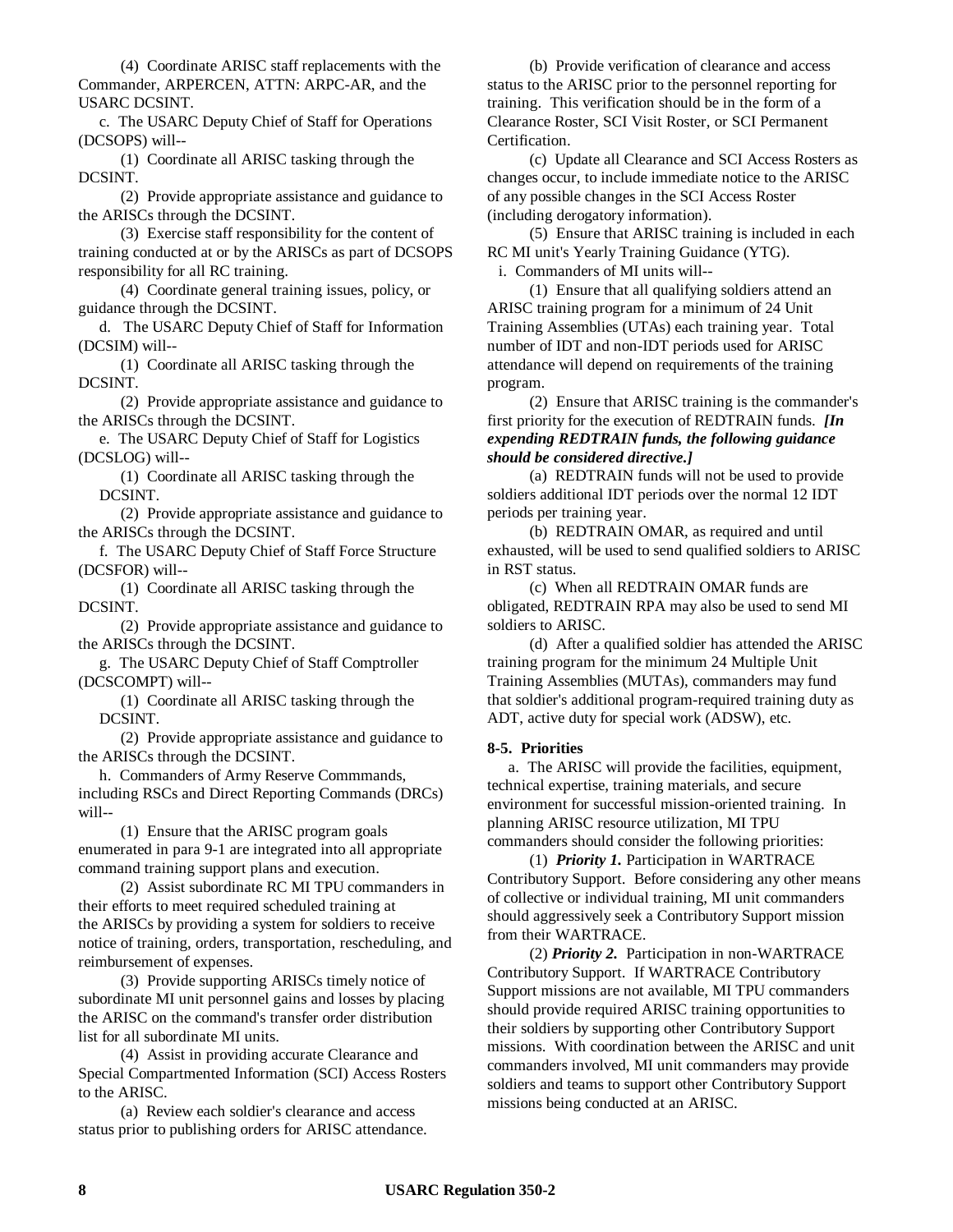(3) *Priority 3.* Non-Contributory Support. Where no available Contributory Support mission meets a unit's training requirements, the ARISC may provide an individual or collective training environment through notional exercises or other training methods, at the discretion of the ARISC commander. In considering ARISC capability to meet this priority, the ARISC commander will ensure that no resource which could be devoted to a Contributory Support mission is wasted on this priority.

b. The ARISC commander may coordinate the use of personnel not in USAR MI TPUs to meet the above priorities. This includes all available MIAD, IRR, IMA, AC, non-MI, and non-DA personnel.

c. All training at the ARISC should simulate the environment and activities of post-mobilization operations.

#### **8-6. ARISC training management cycle**

a. All ARISC operations will be in concert with this regulation and FM 25-101, which includes planning, execution and assessment of all training. This guidance lends conformity to the process for which RC MI TPUs are held accountable. The process begins with the unit's development/update and approval of its YTG and METL.

b. Planning.

(1) By 15 August, the ARISC will coordinate with RC MI TPUs to receive current unit METL, training guidance, and discuss resource requirements which may be time sensitive. Training guidance will include WARTRACE or other appropriate command guidance, battle-focus prioritization of training, projected YTG, and the TPU commander's training assessment.

(2) The ARISC will review the unit METL and guidance and identify unit training objectives or tasks that are within the capability of the ARISC to support.

(3) By 15 September, the ARISC will provide the unit with a draft UTSP specifying each METL objective which can be supported. It will further specify the appropriate ARTEP and Soldier's Manual Tasks that should be trained in accomplishing the unit's METL-directed training objectives. It may be possible to accomplish several training electives concurrently; if so, various tasks and objectives will be integrated and so specified in the UTSP.

(4) Whenever possible, the focus of the ARISC training will be on teams/sections. Associated emphasis will be placed on the contribution each soldier must make to the successful accomplishment of the team/section effort.

(5) The draft UTSP will be reviewed during the TRB process. The TRB process will include identification of training goals for each of the required training periods at the ARISC. The draft plan will be provided in memorandum format to the unit commander for review prior to the TRB.

(6) This process must be in harmony with the RC MI TPU commander's overall training goals and plans and with the unit's WARTRACE affiliate's training goals and plans.

c. Execution.

(1) Once the unit's UTSP is agreed upon, it forms the basis for training execution at the ARISC. More takes place during this phase of training management than just turning soldiers over to the ARISC for improvement in proficiency.

(2) Unit first line supervisors will personally observe, evaluate, and participate in training at the ARISC. Unit junior officers and senior NCOs, when appropriate, will also monitor training. This does not mean that they too must meet the criteria for participation, only that all members of the unit must be involved. as appropriate.

(3) The structure that will evolve is similar to AC training. The emphasis will be on battle-focused activities, either individual or collective, that cannot be accomplished by training at home station.

(4) Team/section training will be conducted by the unit' s first line supervisors. The ARISC will assist and support the unit supervisors with training materials, equipment support, and technical expertise., ranging from observation to hands-on assistance. The ARISC is a resource at the disposal of the RC MI TPU commander; the ARISC trainer is a resource for the unit supervisor.

(5) The ARISC training sustainment of individual skills supports unit wartime missions. Therefore, the ARISC will develop and support training so that, as the unit acquires the ability to do so, training will become progressively more realistic in its technical nature.

(6) When possible, ARISC training focus implies that unit training at the ARISC takes place in post-mobilization configuration.

(7) The ARISC training support may range from formalized instruction on a specific task to the use of prepared formal training exercises.

(8) If a soldier cannot perform basic tasks, a remedial training program will be developed by the unit training NCO with the assistance of the ARISC staff. The goal is to bring the individual skills of the soldier to a level that can make the soldier a beneficial member of the team/section.

(9) The basis for remedial training is the latest TRADOC soldier's training publication (STP). Determination of task deficiency and corrective training is the responsibility of the soldier's first line supervisor.

d. Evaluation.

(1) It may be difficult to detail ARISC training as it relates to the success of the ARISC program. Soldiers' abilities to perform their skills to standard may be easier. Soldiers' scores on skills to standard team/section mastery of ARTEP are on the objective measure of the success of either training focus.

(2) The ARISC is an MI hard-skill training facility and reporting source of unit technical training, and individual and unit readiness for USARC DCSINT. Formal written statements of accomplished training are furnished by the ARISC to the unit after each ARISC training period. Additionally, unit NCOs will be assisted by the ARISC staff with leader book duties. as required.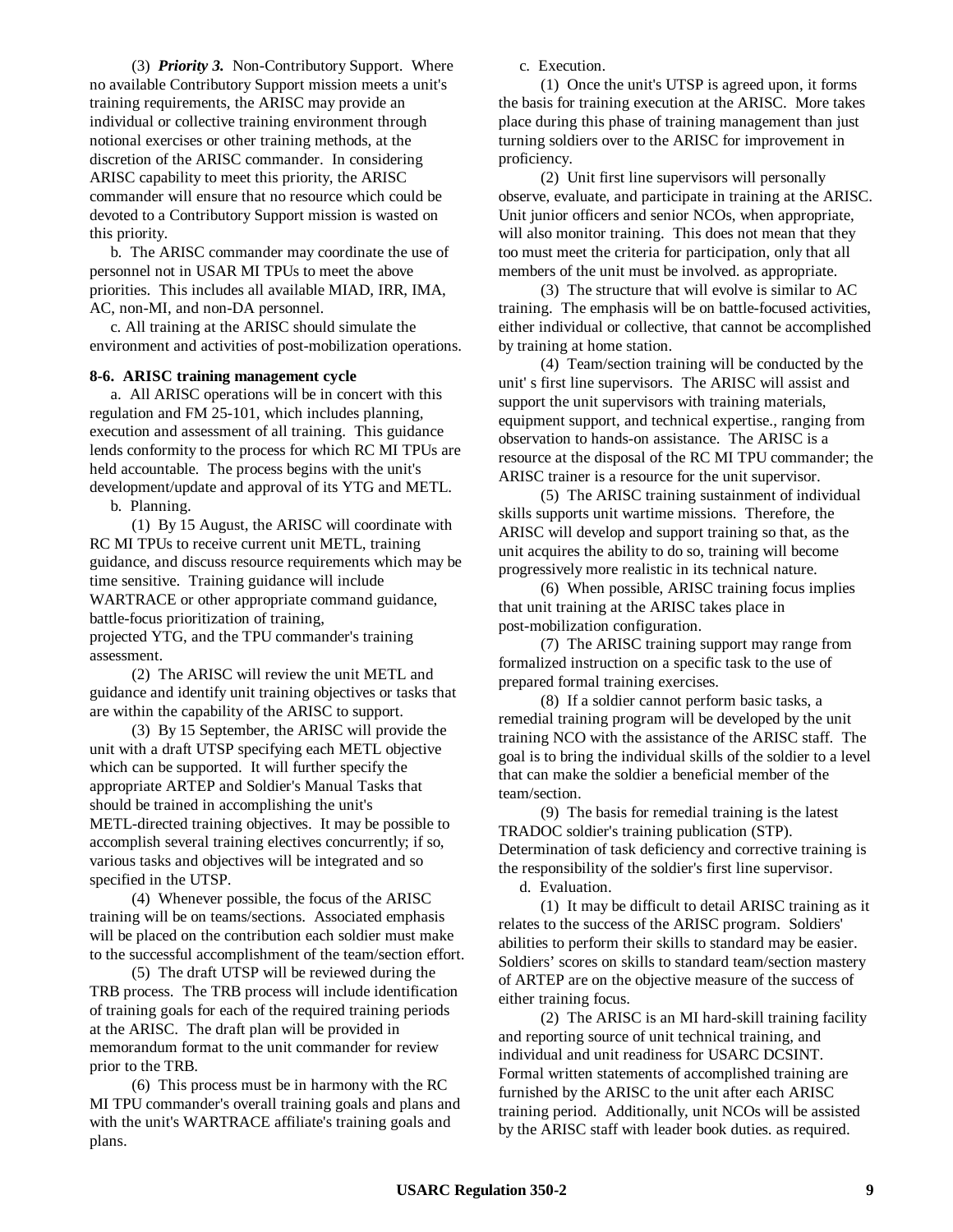(3) Soldiers and unit leaders will be given the opportunity to critique unit and individual training at the conclusion of each training period. If written, critiques will remain on file at the ARISC for 2 years.

(4) The RC MI TPU commanders are encouraged to communicate with the ARISC commander regarding any aspect of training regardless of forum. Formally, each year, the RC MI TPU commander and the ARISC commander will discuss future training at the ARISC. This discussion is known as the TRB. The report that is generated by TRB discussions, in effect, becomes the satisfaction of the requirements for an annual AAR and is forwarded to the USARC DCSINT by the ARISC no later than 15 October of each year.

(5) By 15 September of each year, RC MI TPU commanders and other affected leaders may prepare and forward written comments or evaluations of the past year's ARISC training through the chain of command to the USARC DCSINT, ATTN: AFRC-INO.

(6) The USARC DCSINT will evaluate the ARISC program and its effectiveness in providing training to supported units within this command. Further, this evaluation will be formalized and provided to HQ, FORSCOM not later than 30 October. Input will include identified successes and shortfalls; a narrative overview of the supported unit commander's evaluations or comment, if provided; United States Army Intelligence Center's (USAICS) Directorate of Evaluations and Standards (DOES) evaluation and/or recommendation. if any; and participation charts. identifying units, soldiers, projects, etc., produced by or attending the ARISC.

#### **8-7. General qualifications for ARISC training**

Each MI company grade officer, warrant officer, and enlisted member of the USAR who meets the following requirements is qualified to attend ARISC training.

a. Has the required appropriate security clearance. Access to SCI will be processed separately through the Special Security Office (SSO) system to the ARISC SSO. All required clearances and accesses must be valid for the training period and on record at the ARISC before a soldier will be permitted to train at the ARISC.

b. Has completed all required training in Career Management Field (CMF) 33, 96, 98 (and warrant officer equivalents); has been awarded the MOS as a primary (PMOS) or secondary (SMOS) on official orders; is assigned to a duty position in the PMOS or SMOS; and is rated as MOS qualified (DMOSQ) on SIDPERS.

c. Every soldier assigned to a Language Requiring Position (LRP) must have a minimum score of 1.0 for both listening and reading (LI/RI) on a current version of the Defense Language Proficiency Test (DLPT). The test date on the DA Form 330 must be within 12 months of the start of ARISC training.

#### **8-8. Training requirements and opportunities**

a. Military Intelligence Augmentation Detachment (MIAD) Soldiers. Members of the MIAD Training Program (formerly the Military Intelligence Special Training Element (MISTE)) will train at the ARISC with their unit of assignment whenever possible. The USARC DCSINT REDTRAIN Fund Manager will fund MIAD training with RH10 REDTRAIN.

b. Otherwise MI hard-skilled USAR soldiers not assigned to a USAR MI unit may also attend ARISC training. Such attendance will be integrated into already planned unit training and will require coordination between the soldier's unit and the ARISC commander, as well as approval by the supported MI unit and ARISC commanders.

c. The MI personnel from the IRR, other Reserve assets, the US Army AC, and other services may also train at ARISCs on a space available basis.

#### **8-9. Orders and duty status**

a. Orders authorizing ARISC training will attach the soldiers to the ARISC for the specified training period and will state whether housing, mess, and transportation are provided at government expense.

b. The preferred status for training at ARISC is inactive duty for training (IDT).

#### **8-10. Attendance scheduling**

a. The unit's annual TRB meeting will address scheduling for both the next and following training year. The TRB should be completed NLT 15 September.

b. The number of soldiers to be trained is a projection and may be changed as unit strength varies.

c. Units will be prepared to identify which 6 months they intend to train at the ARISC. Adjustments to the scheduled months may be changed prior to the start of the training year.

d. Data received from units will be used by the ARISC in developing a unit participation profile. The profile will reflect the percent of deviation from training requirements. Adjustments will be made for strength variations during the training year. Data developed by the ARISC on training attendance will be forwarded to the USARC DCSINT as part of the ARISC Monthly Activity Reports.

e. Units may make telephonic changes, but any deviation from the training plan must be kept to a bare minimum.

f. Units wishing to change a training date must have the written request to the ARISC 30 days prior to the scheduled dates.

g. The ARISC will notify the unit or the MIAD regarding any no-shows for scheduled training.

h. Training that cannot be supported by one ARISC may be supported by another ARISC. This can be identified in the TRB process.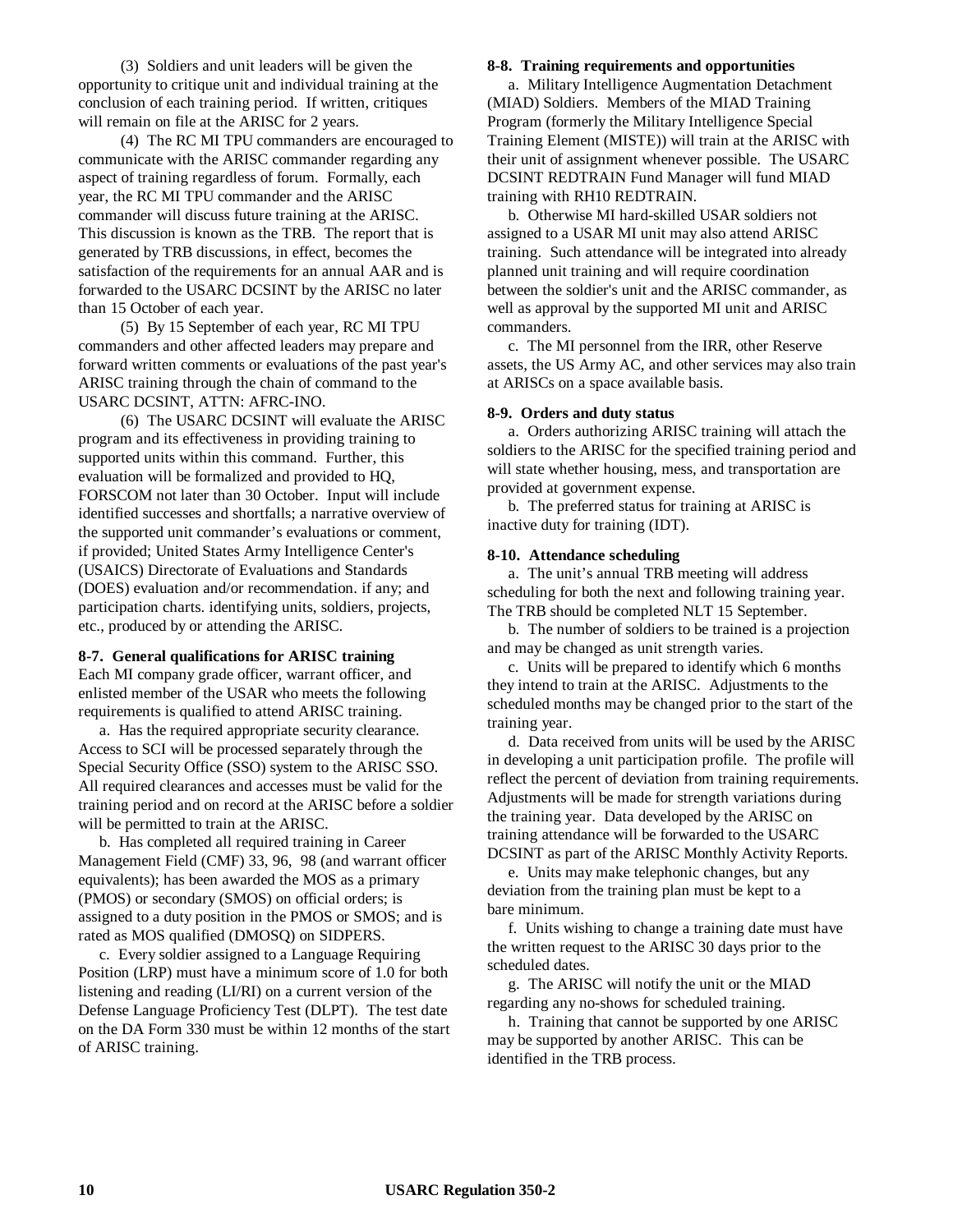#### **8-11. Training Review Boards (TRBs) and procedures**

a. The TRB is to assist the ARISC and RC MI commanders in evaluating prior training and preparing required plans for projected training.

b. The TRB goals include the completion of the TRB After Action Report (TRBAAR), the Training Operations Plan (TOP), the Unit Training Support Plan (UTSP), and development of future years' training plans.

c. The TRB participants will include the ARISC commander (chairman), the supported unit commander or a designated representative, and the RSC/DRC point of contact (POC). The ARISC and unit commanders may also designate additional personnel to attend, as required by the planning process.

d. Unit representatives will bring the unit's current Wartime Trace documentation, approved Mission Essential Tasks List (METL), Unit Manning Roster and written comments about the training received at the ARISC during the previous training year.

e. The ARISC commander will provide all data relevant to the previous year's unit training (training files, etc.), and a draft UTSP.

f. During the TRB, the draft UTSP will be reviewed, amended as necessary to support the unit's METL and WARTRACE tasking, and signed by both the unit and ARISC commanders. If the commanders are unable to agree upon a mutually acceptable UTSP, the USARC DCSINT will provide a final decision.

g. The TRBAAR will be forwarded by the ARISC to the USARC DCSINT not later than 15 October. The AAR will detail the results of the TRB and include the ARISC and unit commanders' written evaluation of prior year training, training program improvement recommendations, and a copy of the UTSP.

### **8-12. Annual training, language maintenance, and other uses**

a. Annual training (AT) at the ARISC. The ARISCs will provide AT support (including home station) to individuals or units. Coordination for AT is a part of the TRB and will be noted in the UTSP. Any AT support requires at least 45 days advance coordination with the ARISC commander.

b. Individual AT for qualified soldiers may be scheduled throughout the training year at the discretion of the ARISC commander. Requests for individual AT must be approved by the RSC/DRC prior to submission for ARISC approval.

c. Language maintenance will focus on duty position usage of language and will be integrated into technical training.

d. Other uses for ARISC facilities. The ARISC may be used for other MI-related services or training at the discretion of the ARISC commander. Units requiring such access to ARISC opportunities will coordinate with the ARISC commander. Depending on the unit's support requirements, this coordination may extend from a simple memorandum to a full TRB process. Commanders of

Strategic Military Intelligence Detachments (MID(S)) are encouraged to take advantage of ARISC opportunities.

### **8-13. Unit ARISC program management**

Each unit utilizing ARISC training or services and each RSC/DRC will appoint an ARISC Program Manager in writing and provide a copy of this appointment order to the supporting ARISC and through the chain of command to the USARC DCSINT. Program managers will serve as primary liaisons between the ARISC, the RSC, and the unit; monitor RSC and unit use and support of the ARISC program; and ensure effective support of soldiers in the execution of training at the ARISC.

# **Chapter 9 Language Training**

### **9-1. Goals and standards**

a. Initial acquisition of language skills for USAR soldiers assigned to USARC subordinate units is accomplished only at the Defense Language Institute, Foreign Language Center (DLIFLC). Soldiers recruited into USARC subordinate MI units in positions requiring a foreign language will either be fully qualified in a foreign language (based on civilian acquired skills and in accordance with AR 611-6) or they will complete a resident language course at DLIFLC. Non-prior service soldiers may be trained only in a language identified by a Language Identification Code (LIC) on the unit MTOE/TDA.

b. Soldiers assigned to positions requiring a foreign language (who *are not* language qualified in accordance with AR 611-6) will be enrolled in a language refresher program, with the goal of bringing the soldier to tier proficiency level required by AR 611-6. Refresher programs will include both global language skills and technical (military specific) language; however they should emphasize global skills until the linguist achieves proficiency levels required by AR 611-6.

c. Soldiers assigned to positions requiring a foreign language (who *are* qualified in accordance with AR 611-6) will be enrolled in a language sustainment program with the goal of maintaining and improving the soldiers' language proficiency. Sustainment programs will include both global language skills and technical (military specific) language. As soldiers' global language skills improve, however, increased emphasis should be given to technical language, and integration of language into collective training.

### **9-2. Responsibilities**

a. The DCSINT exercises USARC staff proponency for linguist readiness and language training. The DCSINT will program for resources to support language training.

b. Sustainment and improvement of foreign language skills are the responsibility of unit commanders and individual soldiers.

(1) Commanders with foreign language requirements will appoint, on orders, a Language Program